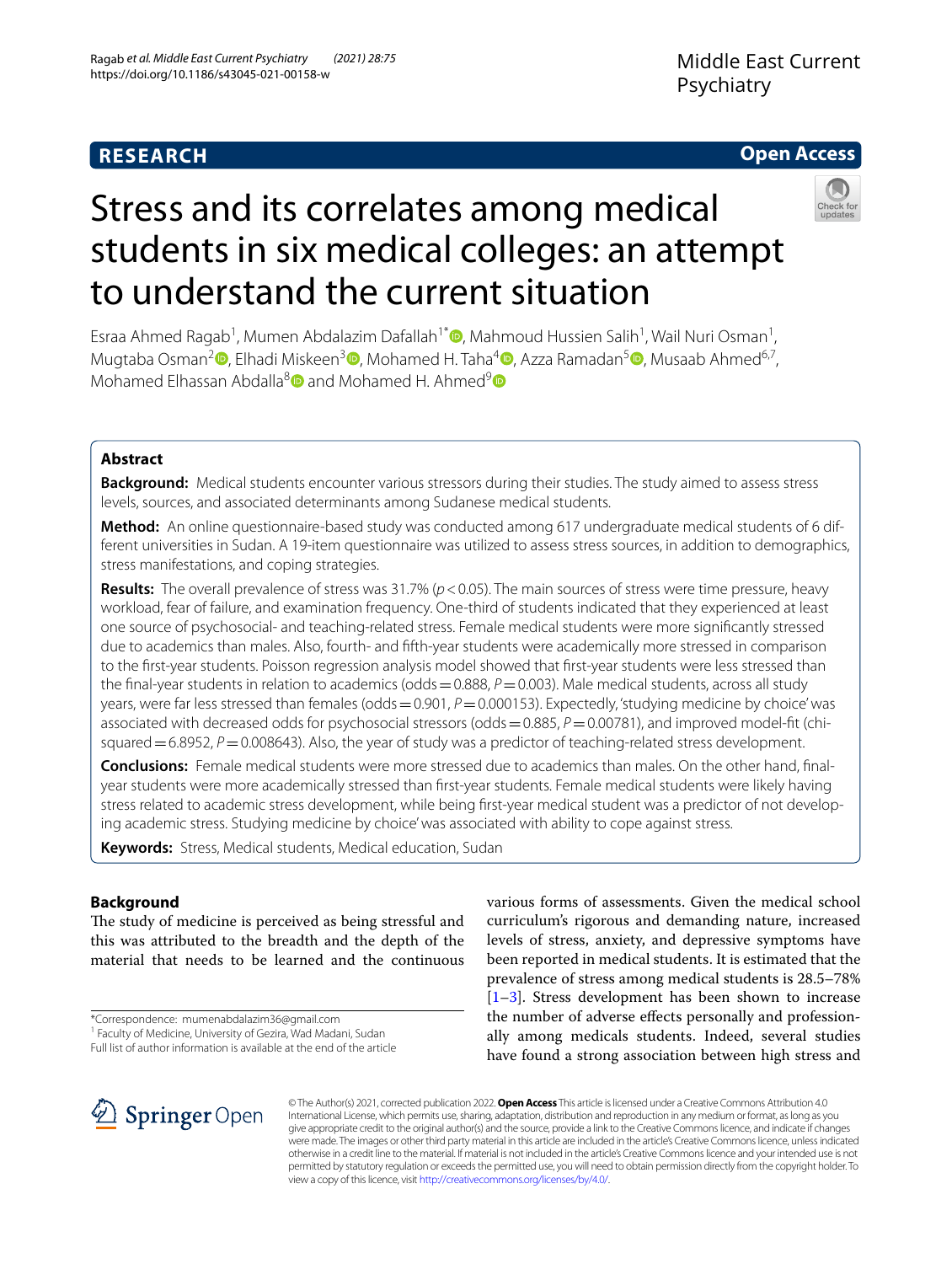anxiety levels and a decrease in student interactions, class performance, clinical practice, and overall poor academic performance [\[4](#page-9-2), [5](#page-9-3)]. Moreover, chronic stress and anxiety were shown to be associated with mental distress, physical health problem, fear, anger, and guilt [[6–](#page-9-4)[9\]](#page-9-5). Unfortunately, suicide thoughts among medical undergraduates were also reported [\[10](#page-9-6)–[12\]](#page-9-7). Other factors like dissatisfaction with the class lectures and lack of personal interest in medicine were identifed as severe stress sources among medical students [\[3](#page-9-1)]. Previous studies have categorized sources of stress among medical students into major groups that included academia, psychosocial, and teaching and learning-related [\[3](#page-9-1), [13](#page-9-8)].

Prior research has established gender and year of study as independent risk factors for stress development in medical students [\[2\]](#page-9-9). Notably, a high level of stress occurring in the frst year of medical school can persist throughout subsequent years [\[14\]](#page-9-10). Also, a longitudinal study conducted in Massachusetts medical school reported a rise in the level of stress and depression in second-year medical students compared to when entering medical school [\[15](#page-9-11)]. In terms of gender roles, female medical students were more afected than males by stress [\[2,](#page-9-9) [16](#page-9-12)]. Notably, academic pressure can represent an important potential stressor [[17](#page-9-13), [18](#page-9-14)]. Therefore, it is not surprising that medical students may fnd coping strategies by alcohol and illicit drug intake, smoking, music, and socialization with friends [\[14,](#page-9-10) [18](#page-9-14)[–21\]](#page-9-15).

Previous studies had reported a high incidence of stress among Sudanese medical students that can range between 16 and 88.1% [[1,](#page-9-0) [22\]](#page-9-16). However, information is scarce regarding the sources of stress and risk factors associated with stress development in these medical students. Hence the present study was undertaken with the following objectives: (a) to assess perceived stress levels, sources of stress, and their severity; (b) to evaluate the prevalence of the stress among male and female medical students and also among medical students in the diferent years of study; and (c) to assess the common manifestations of stress. This information may aid in designing appropriate intervention strategies and planning modifcations in the medical curricula to enhance the students' learning abilities.

# **Methods**

## **Settings and participants**

This study was carried out at the faculties of medicine at six universities in Sudan. The universities were the University of Gezira, University of Khartoum, Alzaiem Alazhari University, Sudan International University, Wad Medani College of Medical Science and Technology, and College of Igra for Science and Technology between January and April 2019, comprised of males and females' students from first to the final year. These universities represent the largest universities in the capital Khartoum and central Sudan in Gezira state. Therefore, by choosing these six faculties may provide a chance to include representative participants from a wide verity of academic and cultural backgrounds, diferent type of medical schools in term of teaching, learning, and assessment. All these universities award the MBBS (Bachelor of Medicine and Bachelor of Surgery) degree.

#### **Sample size**

The target participants were the students from the 6 medical colleges of medicine; which was approximately 7833 for the academic year. The questionnaire was distributed randomly among students to collect the data. A self administered online questionnaire was sent to all participants. A total of 617 responses were received. The fgures show that the percentage of respondents from each college is fairly proportionate to the percentage of total students in each college, thus the sample is fairly representative of each college of under study.

We calculated the required sample size for this study using the Steve Thompson equation  $[23]$  $[23]$ , where the population size was 7833 with 99% confdence limits and an allowable error of 1%; thus fnal minimal sample size required was determined to be 614. However, 617 students participated in the study.

## **Study design and questionnaire**

The questionnaires were issued at the same time in six universities to collect the data. All the students that participated were informed about the objectives of the study by the class coordinators in the six universities and those gave verbal agreement to participate were sent an online link to complete the questionnaire. The participants were assured of the confdentiality of the information provided. The ethical approval for this study was obtained from the University of Gezira, Faculty of Medicine research ethics committee. The research was conducted online; consent obtained via participants reading a script and then agreeing to participate by clicking a link to a survey after the verbal explanation of the study. Therefore, both verbal and written consent was taken from participants. The questionnaire was comprised of demographics, a 19-item list of potential stressors, manifestations (signs/symptoms) of stress, and coping strategies. Students who were not available at the time of the study were excluded.

#### **Stressors**

Psychological stress is measured by using the Kessler 10 Psychological Distress instrument (K10) developed by Kessler and colleagues to address psychological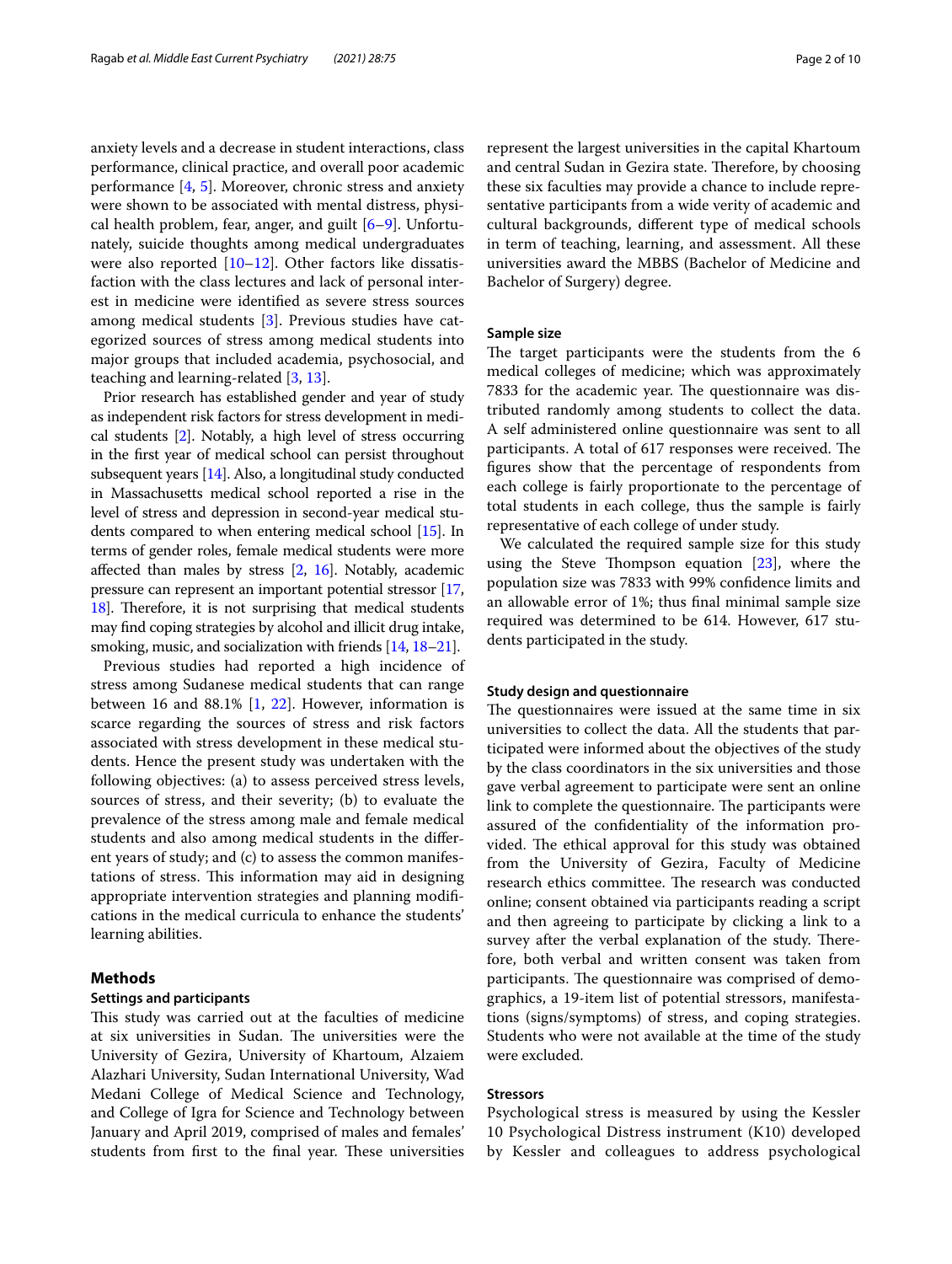distress [[24](#page-9-18)]. It was widely used in different studies as well as the World Health organization. Most of the questions in our questionnaire were based on K10 and we have added more questions to make fit with culture and customs of Sudanese society. This was pretested in small pilot study to ensure the validity and reliability. We have used different statistical methods in order to assess the impact of academic, psychological and year of the study in stresses among medical students. The 19 sources of potential stressors were categorized as academic, psychosocial, and inadequacy in teaching-related stressors. Each response pertaining to the 19-item of potential stressors was rated according to the 3-points Likert scale (a  $\text{lot} = 3$ , some  $= 2$ , and not at all  $=$  1). For each stress category (i.e., academic, psychosocial, and inadequacy in teaching), the median was obtained from summed up and represented graphically along with its associated interquartile range  $(IQR).$ 

## **Data analysis**

The frequency and percentage of occurrence were calculated for demographics, stressors, manifestations, and coping strategies. The median and interquartile were also calculated for the sources of potential stress. Comparison between gender, year of study, and studying medicine by choice, and the three categories of stress were carried out by one-way ANOVA and post hoc pairwise analysis test. Linear Poisson regression analysis was conducted to determine the efect of the predictors/independent variables gender, year of study, and choice of studying medicine on the development of the three categories of stress among the students. The data were analyzed using SPSS (Statistical Package for Social Sciences) version 22. *P* value of < 0.05 was considered to be statistically signifcant.

It is important to note that besides the pressure the medical students encounter due to academics, they also face non-academic-related sources of stress such as social, emotional, physical, and family problems that may afect their learning abilities and academic performance adversely.

Association of gender, year of study, and studying medicine by choice with the three categories of stress was examined using one-way ANOVA and post hoc pairwise comparison. We used one-way ANOVA to examine the signifcance of mean score diferences in relation to different classes. We checked that the ANOVA assumptions conformed to our dataset. Levene's test for homogeneity of variance was not significant  $(F=0.8875, p=0.471)$ . Normality of residuals was confrmed by visualizing the QQ-plot of the data and calculation of Kolmogorov-Smirnov test estimate (*D*=0.36179, *p*=0.1521.

<span id="page-2-0"></span>

| <b>Variables</b>         |               | Frequency | Percentage |
|--------------------------|---------------|-----------|------------|
| Gender                   | Male          | 214       | 34.68%     |
|                          | Female        | 403       | 65.32%     |
| Year of study            | First         | 102       | 16.53%     |
|                          | Second        | 107       | 17.34%     |
|                          | Third         | 93        | 15.07%     |
|                          | Fourth        | 123       | 19.93%     |
|                          | Fifth (final) | 192       | 31.11%     |
| <b>Studying medicine</b> | Yes           | 523       | 84.8%      |
| by choice                | Νo            | 94        | 15.2%      |

# **Ethical approval**

Ethical approval was obtained from the Faculty of Medicine, University of Gezira, Sudan.

# **Results**

# **Demographics of the participants**

The total number of medical students who participated in the current study was 617, of whom 403 (65.32%) were females and 214 (34.68%) were males. The overall prevalence of stress was  $31.7\%$  ( $p < 0.01$ ). The rest of the demographic features can be seen in Table [1.](#page-2-0)

# **Sources of stressors**

The most frequently occurring sources of academic stress were time pressure (60.12%), heavy workload (58.50%), fear of failure (52.02%), and exam frequency (44.57%). The high parental expectation was the highest-scoring psychosocial stressor (33.22%). Also, inadequate or poor support by teachers ranked the highest as a source of stress for the medical students (33.06) (Table [2](#page-3-0)).

#### *Gender efect*

The mean academic stress level scores were significantly higher in females (10.4) than males (9.3,  $t = 4.092$ , *P*=0.00005133; Fig, 1A). For psychosocial stress, the mean level scores were similar between females (5.6) and males (5.7, *t*=0.371, *P*=0.7111; Fig. [1](#page-4-0)B). Also, inadequacy in teaching relates stress mean score mean did not difer between female (3.3) and male students (3.4,  $t=0.588$ ,  $P=0.5569$ , Fig. [1](#page-4-0)C). Overall, the results indicate that only academic stress was signifcantly higher in female than male medical students.

# *Class efect*

Students of the frst-year were the least stressed students (9.13), followed by second-year (9.82), third-year (mean  $=10.01$ ), then the final-year (10.28). Fourth-year students' mean academic stress score was the highest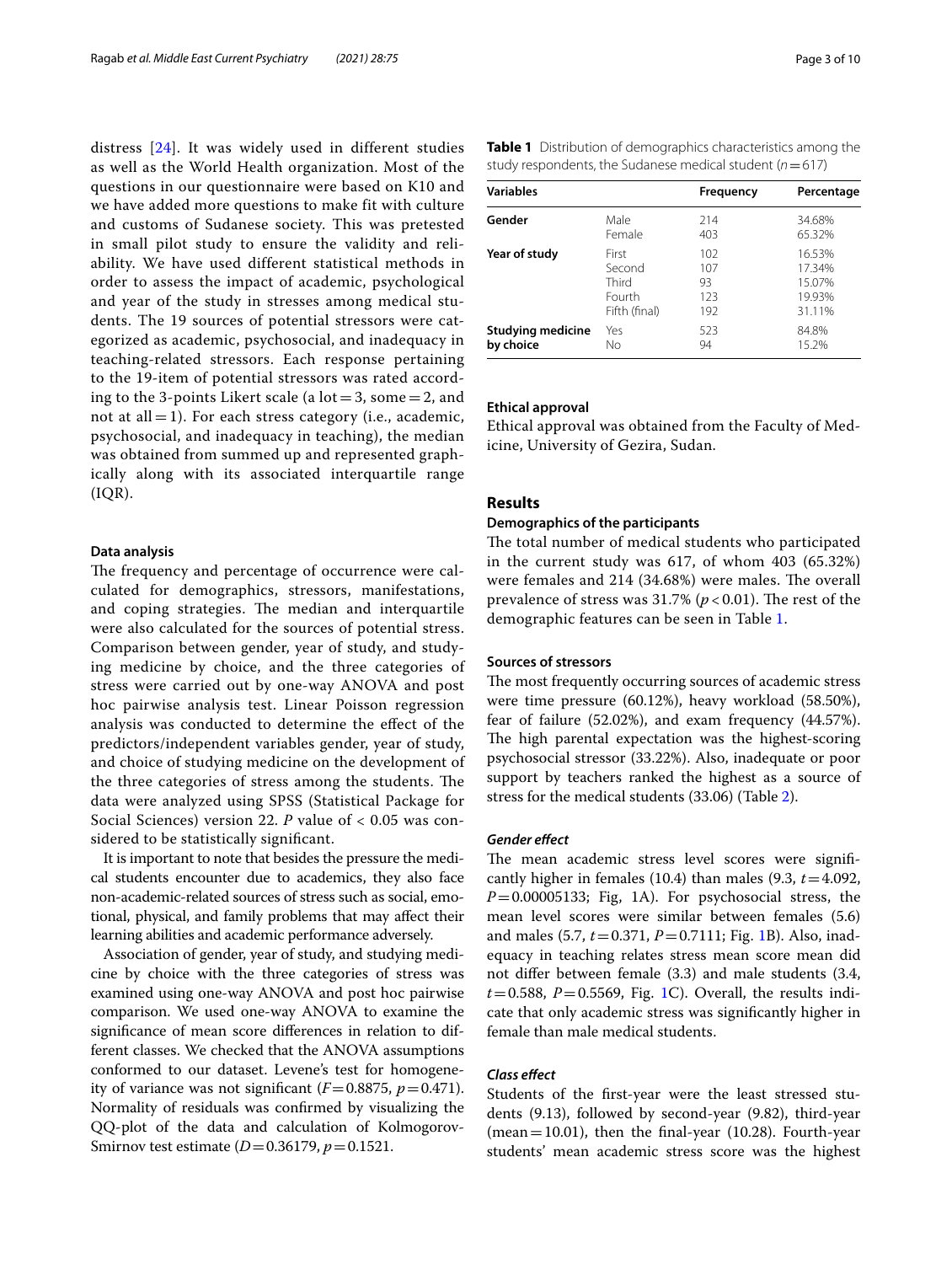| <b>Stress source</b>              | High (%)     | Some (%)     | Not at all (%) |
|-----------------------------------|--------------|--------------|----------------|
| <b>Academic factors</b>           |              |              |                |
| Exam frequency                    | 275 (44.57%) | 250 (40.51%) | 92 (14.91%)    |
| Fear of failure                   | 321 (52.02%) | 207 (33.54%) | 89 (14.42%)    |
| High self-expectation             | 219 (35.49%) | 284 (46.02%) | 114(18.47%)    |
| Competition with peers            | 145 (23.50%) | 258 (41.81%) | 214 (34.68%)   |
| Tight schedule                    | 216 (35.00%) | 296 (47.97%) | 105 (17.01%)   |
| Heavy workload                    | 361 (58.50%) | 196 (31.76%) | 60 (9.72%)     |
| Time pressure                     | 371 (60.12%) | 183 (29.65%) | 63 (10.21%)    |
| Attendance                        | 231 (37.43%) | 196 (31.76%) | 190 (30.79%)   |
| <b>Psychosocial factors</b>       |              |              |                |
| Poor motivation                   | 192 (31.11%) | 267 (43.27%) | 158 (25.60%)   |
| Financial problems                | 53 (8.58%)   | 184 (29.82%) | 380 (61.58%)   |
| Family problems                   | 69 (11.18%)  | 154 (24.59%) | 394 (63.85%)   |
| Lack of family support            | 72 (11.66%)  | 139 (22.52%) | 406 (65.80%)   |
| High parental expectation         | 205 (33.22%) | 231 (37.43%) | 181 (29.33%)   |
| Relationship with opposite sex    | 82 (13.29%)  | 164 (26.58%) | 371 (60.12%)   |
| Study away from home              | 153 (24.79%) | 158 (25.60%) | 306 (49.59%)   |
| Loneliness                        | 164 (26.58%) | 185 (29.98%) | 268 (43.43%)   |
| <b>Teaching-related factors</b>   |              |              |                |
| Poor teaching skills              | 183 (29.65%) | 306 (49.59%) | 128 (20.74%)   |
| Poor teacher support              | 204 (33.06%) | 301 (48.78%) | 112 (18.15%)   |
| Difficulty understanding lectures | 183 (29.65%) | 298 (48.29%) | 136 (22.04%)   |

<span id="page-3-0"></span>**Table 2** Frequency and percentage of the students' responses to the 19 sources of stress categorized as either academic, psychosocial, or inadequacy in teaching

Table 2 show academic, psychosocial, and teaching-related factors have a lot, some, or no efect on medical students. Only efects of high level of stress-related symptoms were included in chronological order. For instance, factors associated with academic section that scored high were time pressure (60.3%), heavy workload

(58.7%), and fear of failure 52.2%). Importantly, psychosocial and teaching-related factors were all scored less than 34%

 $(10.41)$  (Fig. [2A](#page-5-0)). The mean overall stress score for academic stress among the participating students was 9.997 (standard deviation  $(SD) = 2.96$ , ranging between 0 and 16. However, only the mean academic stress scores for the fourth and fnal year of study students were signifcantly higher than frst-year students' mean scores  $(P=0.0136742, P=0.0104599,$  respectively, Fig. [2A](#page-5-0)). The mean overall stress score for psychosocial stress among the participating students was  $5.629$  (SD=3.17, ranging between 0 and 16). Psychosocial stress mean scores were similar between the students of diferent years/lev-els of study (Fig. [2](#page-5-0)B). The mean overall stress score for teaching-related stress among the participating students was 3.325 (SD = 1.70, ranging between 0 and 6). For inadequacy in teaching-related stress mean score, frst-year and third-year students were the least stressed classes (both 3.00), followed by the fourth-year (3.34) and then final-year students (mean  $=$  3.44) (Fig. [2C](#page-5-0)). Second-year students were the most stressed-out class (3.69, Fig. [2](#page-5-0)C). The overall levels of stress were not substantially different between classes  $(F=2.008, p=0.0919)$ . However, on the pairwise post hoc comparison, fourth-year students reported signifcantly higher levels of academic

stress than first-year students (mean difference $=1.29$ ,  $p=0.010$ ). Similarly, second-year students endured more teaching-related stress compared to frst-year class (mean difference =  $0.69$ ,  $p = 0.027$ ) and third class (mean difference=0.692,  $p=0.033$ ). The mean score for academic stress according to class was lowest in the frst year (mean = 9.13) followed by the second year (mean = 9.82), then the third year (mean  $=10.01$ ) followed by the final year (mean  $=10.28$ ), with fourth-year students being the most stressed (mean  $=10.42$ ). These academic stress differences between classes were statistically signifcant  $(F=3.347, p=0.0101)$ . The differences between classes, however, in terms of psychosocial stressors were not significant ( $F=0.773$ ,  $p=0.543$ ); the mean psychosocial stress score was highest among second-year students (mean  $=6.11$ ), followed by the final year (mean  $=5.57$ ), then the fourth-year (mean= $5.54$ ), and third-year  $(mean = 5.46)$ . The least psychosocially stressed were the first-year students (mean= $5.50$ ). Regarding teaching-related stress, the least stressed was frst and third class (mean= $3.00$  for both), followed by fourth-year  $(mean = 3.34)$ , final year  $(mean = 3.44)$ , and second-year  $(mean = 3.69)$ . The teaching-related stress differences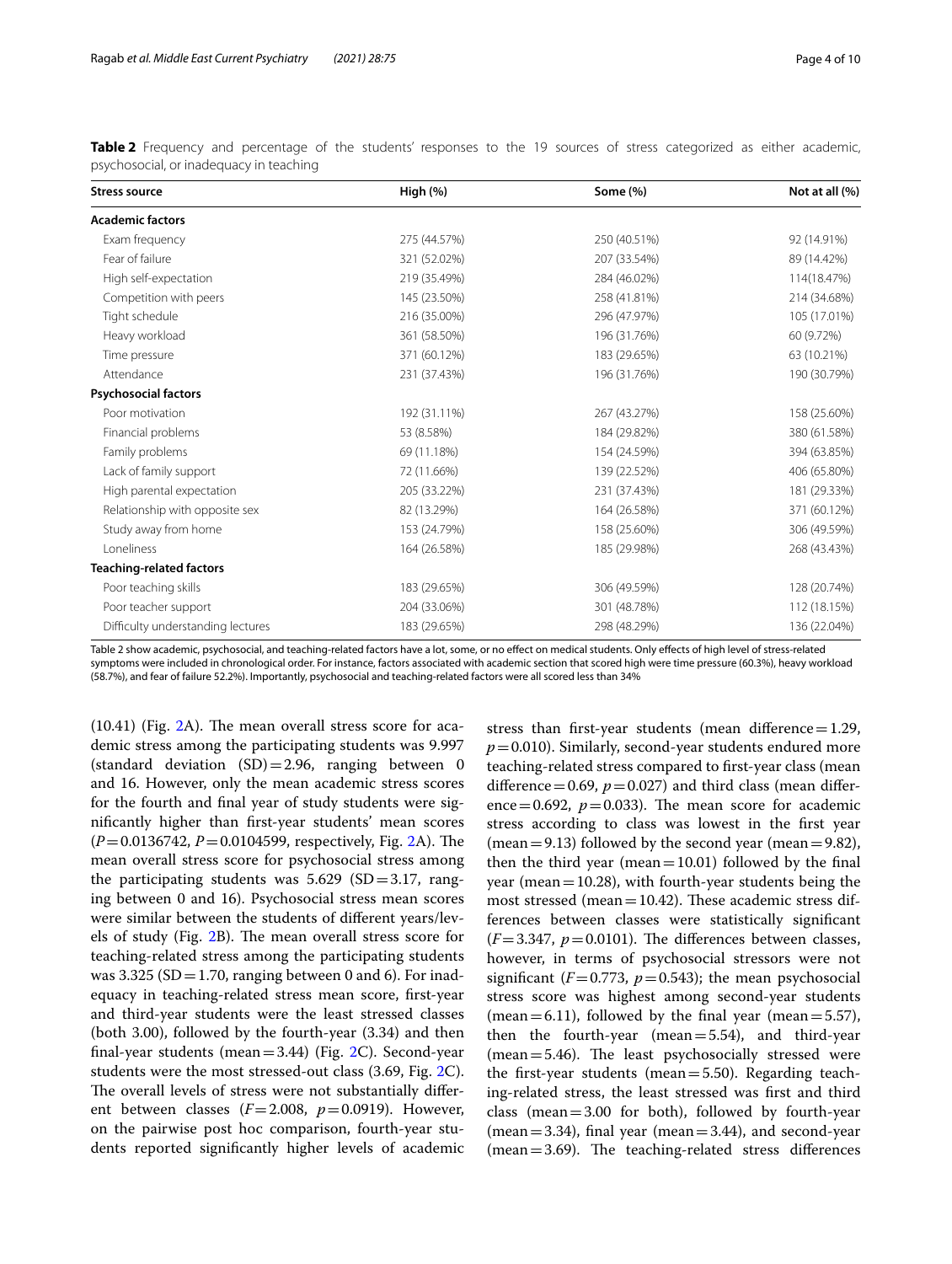

<span id="page-4-0"></span>were significant  $(F=3.267, p=0.0115)$ . The mean score for academic stress among those who were not pushed to take medicine was 9.94, only marginally lower than the mean score in those not taking medicine by choice (mean=10.3, *t*=1.1522, *p*=0.2513). However, the mean psychosocial stress among those taking medicine by choice was signifcantly lower than those who were not (respective means were 5.52 and 6.23, *t*=2.0451,  $p=0.04286$ ). Similarly, mean teaching-related stress scores were lower in those who chose to study medicine than those who did not (means=3.27 and 3.64 respectively,  $t = 2.1048$ ,  $p = 0.03711$ .

Overall, academic stress was signifcantly high in fourth- and fnal-year students. While stress due to inadequacy in teaching was signifcantly increased in secondyear students; on the other hand, psychosocial stress was not signifcantly diferent between the various years of study.

# *Impact of medicine as choice (not pushed to study medicine)*

Mean academic stress scores did not difer signifcantly between students who opted to study medicine by choice and those pressured into studying medicine (*t*=1.1522, *P*=0.2513, Fig. [3](#page-6-0)A). On the other hand, mean scores of psychosocial stress and inadequate teaching causing stress were signifcantly elevated in students that did not study medicine by choice, in comparison to those students that chose to study medicine  $(t=2.1048, p$  value=0.03711;  $t=1.1522$ ,  $p$  value = 0.251[3](#page-6-0), respectively; Fig. 3B, C). Hence, students who embarked on studying medicine by choice were signifcantly less afected by psychosocial and inadequacy in teaching, causing stresses than their forced-in counterparts.

# **Linear Poisson regression model**

The effects of year of study, gender, and the choice of studying medicine on stress development using the generalized linear Poisson regression model (Table [3\)](#page-6-1). In terms of academic stress, first-year students were far less stressed than the final-year students (odds = 0.888,  $P = 0.003$ ). Regardless of gender, first-year students were less stressed than final year students by 11.13%. Inclusion of gender to the model improved the model fit substantially (chisquared  $= 14.504$ ,  $P = 0.0001399$ ), which is indicative of the significant contribution of gender on the development of academic stress. Males, across all years/ levels of study, were far less stressed than females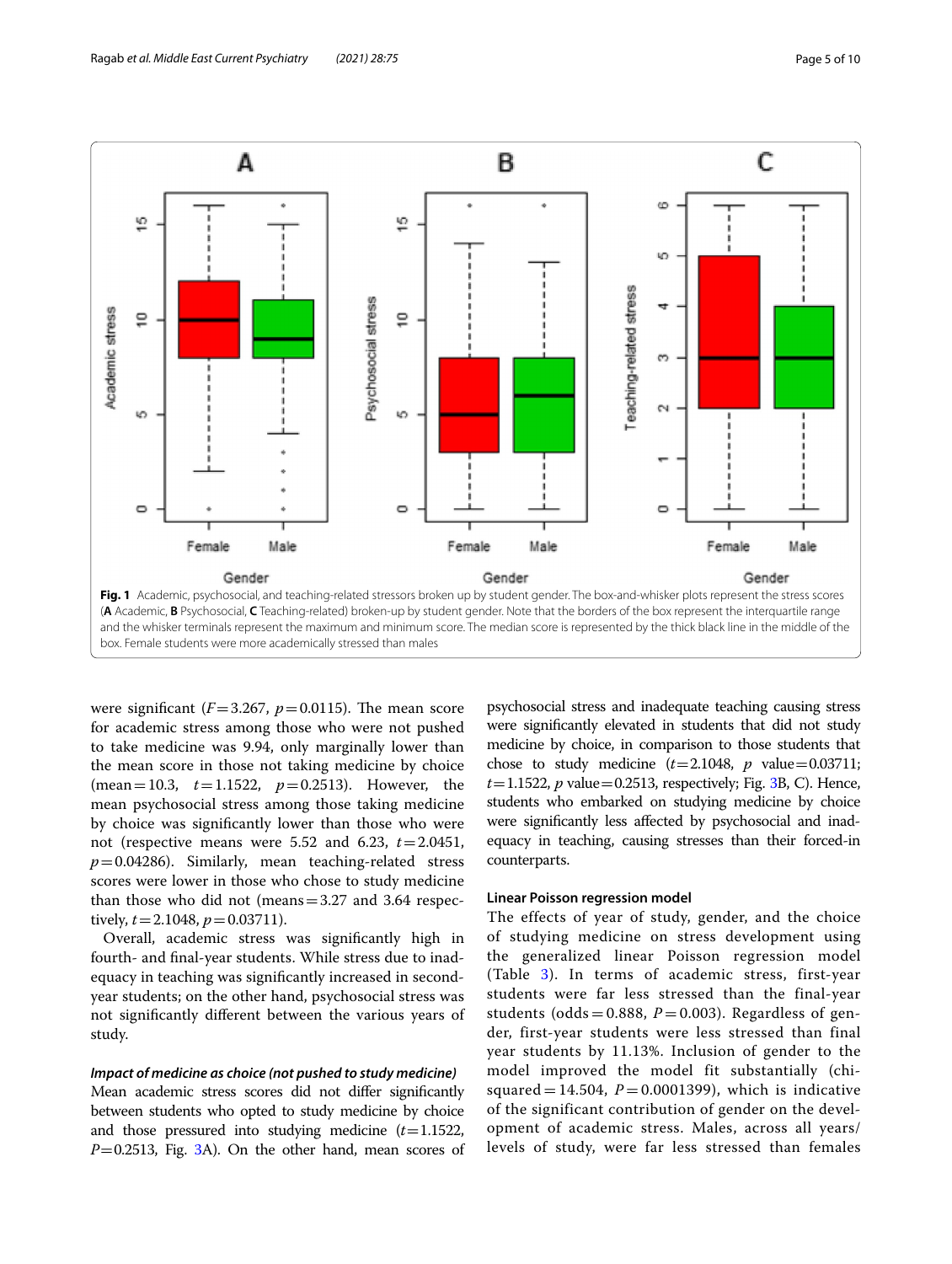

<span id="page-5-0"></span> $(odds = 0.901, P = 0.000153)$ . Also, male students' academic stress scores were less by 9.88% than their female colleagues. Notably, the effect of studying medicine by choice on the development of academic stress was not significant (odds =  $0.974$ ,  $P = 0.453508$ ). Additionally, inclusion of its term in the model did not result in significant model-fit improvement (chisquared =  $0.55859$ ,  $P = 0.4548$ ) (data not shown). Hence, the year of study and gender affected the development of academic stress. This was apparent as first-year students were less stressed than upper years. Similarly, males were less affected by academic stress than female medical students.

The year of the study did not significantly influence the development of psychosocial stress in medical students. Also, inclusion of the gender in the model did not improve the model-fit measures (chisquared  $= 0.1509$ ,  $P = 0.6977$ ). However, when we included an interaction term between the level of study and gender (i.e., adjusting for gender's effect in each year of study simultaneously), the model-fit measures improved substantially (chi-squared  $= 11.6$ ,

 $P = 0.02059$ . This analysis showed that males in the fourth year were substantially more stressed psychosocially than final year females by 34.1% on average  $(odds = 1.340925, P = 0.00529)$ . Interestingly, 'studying medicine by choice' was associated with a decrease in the odds of developing psychosocial stress by the students) (odds = 0.885,  $P = 0.00781$ ), and improved<br>the model-fit measures (chi-squared = 6.8952,  $\text{(chi-squared}= 6.8952,$ *P* = 0.008643) (data not shown).

Generally, year of study and gender did not afect psychosocial stress development except for fourth-year male students. Also, studying medicine by choice decreased the likelihood of developing psychosocial stress.

Regarding the efects of year of study, gender, and choice of medicine on the development of stress due to inadequacy of teaching, frst-year students were 12.7% less stressed than final year students (odds= $0.873$ ,  $P=0.0498$ ). The inclusion of gender effect to the model did not improve the model-ft (chi-squared=0.31621, *P*=0.5739), indicating that both genders were equal in terms of stress perception due to inadequacy of teaching). Also, inclusion of a 'the choice of studying of medicine'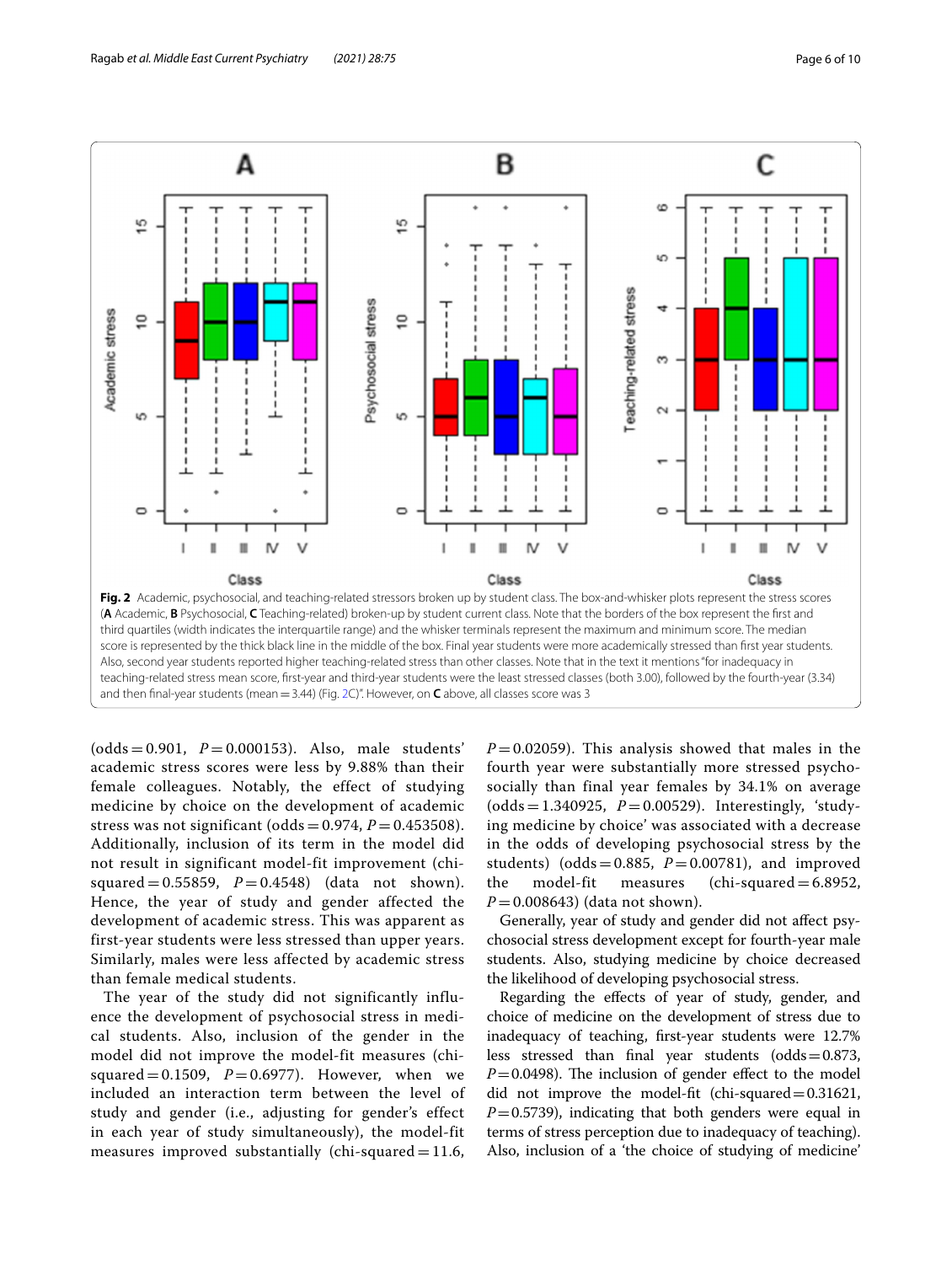

<span id="page-6-1"></span><span id="page-6-0"></span>**Table 3** The efect of gender, choices and class using generalized linear Poisson regression model

| Symptom                                  | Count (%)   | Gender effect |           | <b>Class effect</b> |           | <b>Choice effect</b> |         |
|------------------------------------------|-------------|---------------|-----------|---------------------|-----------|----------------------|---------|
|                                          |             | Chi           | P         | Chi                 | P         | Chi                  | P       |
| Sleep disturbance                        | 227 (36.9%) | 0.46445       | 0.4956    | 8.7095              | 0.06878   | 0.94942              | 0.3299  |
| GI upset                                 | 407 (66.2%) | 7.7484        | 0.005376  | 14.924              | 0.004861  | 15.662               | 0.00008 |
| Appetite change                          | 374 (60.8%) | 23.576        | 0.0000012 | 3.8623              | 0.425     | 0.70752              | 0.4003  |
| Worrying                                 | 273 (44.4%) | 4.8785        | 0.02719   | 8.5999              | 0.07192   | 2.3338               | 0.1266  |
| <b>Forgetfulness</b>                     | 405 (65.9%) | 2.7221        | 0.09897   | 1.6408              | 0.8014    | 1.6408               | 0.8014  |
| Avoidance                                | 399 (64.9%) | 4.7763        | 0.02885   | 5.812               | 0.2136    | 4.9584               | 0.02596 |
| Low confidence                           | 352 (57.2%) | 2.1641        | 0.1413    | 7.9162              | 0.0947    | 0.94935              | 0.3299  |
| Agitation                                | 463 (75.3%) | 11.345        | 0.0007564 | 63.255              | 0.0000001 | 1.8726               | 0.1712  |
| <b>Indecisiveness</b>                    | 370 (60.2%) | 6.1741        | 0.01296   | 13.396              | 0.009493  | 0.05808              | 0.8096  |
| Headache                                 | 295 (48%)   | 5.9088        | 0.01507   | 10.264              | 0.0362    | 0.01748              | 0.8948  |
| Abnormal behavior (e.g.,<br>nail biting) | 451 (73.3%) | 3.8965        | 0.04839   | 2.2873              | 0.6831    | 1.2621               | 0.2613  |
| Anergia                                  | 315 (51.2%) | 0.16592       | 0.6838    | 11.855              | 0.01846   | 0.35200              | 0.553   |

(odds=0.910,  $P=0.1139$ ) in the model did not improve the model fit (chi-squared= $2.4484$ ,  $P=0.1176$ ). To sum up, the year of the study did infuence the development of inadequacy of teaching-related stress. In contrast, gender and choice of studying medicine did not afect this category of stress development.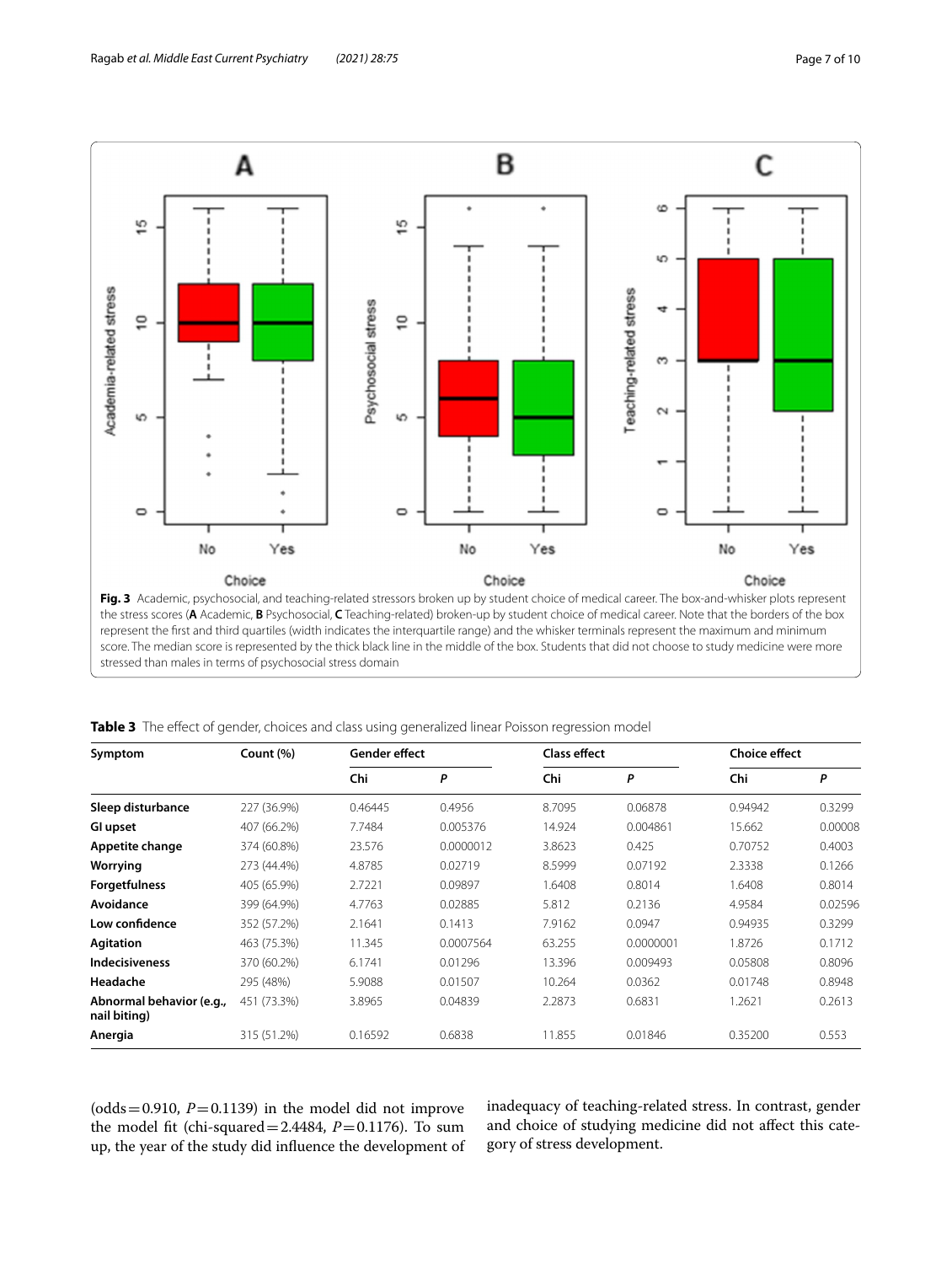<span id="page-7-0"></span>**Table 4** Frequency and percentage of the manifestations of stress among Sudanese medical students

| Sign/symptom                             | Frequency | Percentage |
|------------------------------------------|-----------|------------|
| Headache                                 | 295       | 48.00%     |
| GI upset                                 | 407       | 66.2%      |
| Low confidence                           | 352       | 57.2%      |
| Sleep disturbance                        | 227       | 36.9%      |
| Appetite change                          | 374       | 60.8%      |
| Worrying                                 | 273       | 44.4%      |
| <b>Forgetfulness</b>                     | 405       | 34.2%      |
| Avoidance                                | 399       | 64.9%      |
| <b>Indecisiveness</b>                    | 370       | 60.2%      |
| <b>Agitation</b>                         | 463       | 75.3%      |
| Anergia                                  | 315       | 51.2%      |
| Abnormal behavior (e.g., nail<br>biting) | 451       | 73.3%      |

<span id="page-7-1"></span>**Table 5** Frequency and percentage of coping strategies during stress

| Coping strategy            | Frequency | Percentage |
|----------------------------|-----------|------------|
| Smoking                    | 45        | 7.3%       |
| <b>Alcohol consumption</b> | 6         | 1%         |
| Drug use                   | 18        | 29%        |
| No coping strategy use     | 552       | 91.1%      |

#### **Manifestations of stress among the participants**

Regarding manifestation of stress, 36.9% (*n*=227) of medical students reported sleep disturbance, while 44.4% (*n*=273) reported "worrying". 75.3% (*n*=463) and 73.3%  $(n=451)$  of the students reported 'agitation" and abnormal behavior (e.g., nail biting) respectively as a symptom or sign of stress (Table [4](#page-7-0)).

## **Coping strategies**

The majority of the students reported not having enough time for personal hobbies and recreational activities (73.3%,  $n=451$ ). Despite the high stress levels among medical students, most did not report substance abuse (*n*=560, 91.1%). Cigarette smoking was disclosed by 7.3% of participants  $(n=45)$ , drug use was reported by 2.9%  $(n=18)$  of participants and 1.0%  $(n=6)$  of study subjects reported drinking alcohol (Table [5](#page-7-1)).

# **Discussion**

Our current study was set out to investigate stress levels, sources, and associated predictors among Sudanese medical students. The prevalence of stress in the current study was 31.7%. Based on previous studies stress prevalence among medical students ranges from 30 to 50% [[9,](#page-9-5) [13](#page-9-8), [14](#page-9-10), [19](#page-9-19)]. This level of stress is high in comparison to that of the general population [\[23\]](#page-9-17) and that of students in other courses of study  $[13, 25]$  $[13, 25]$  $[13, 25]$  $[13, 25]$ . This prevalence was similar to other British study (31.2%) [\[23](#page-9-17)] And lower than other studies conducted in Malaysia (41.9%), Egypt (43.7%) and Pakistani medical school (80.5%). In terms of stress prevalence, a substantial proportion of medical students  $({\sim}2/3$  of participants) reported at least one source of academic stress. The chief sources of academic stress were: time pressure (60%), heavy workload (58.7%), fear of failure (52.2%), and exam frequency (44.7%). Similarly, a cross-sectional survey study carried out among frst and secondyear female medical students showed that the most common stress source included academia [\[26](#page-9-21)]. Final year medical students exposed to a problem-based learning curriculum in South Africa reported academia to be the primary source of stress [[27](#page-9-22)]. Additionally, an Ethiopian study that enrolled in frst to sixth-year medical students reported that academic-related domain was the main source of stress [[28](#page-9-23)].

In terms of the other stress categories prevalence, about a third of the medical students reported at least one form of psychosocial and teaching-related stressors. For example, 33.22% of medical students reported psychosocial stress due to high parental expectations. Importantly, the high parental expectation was reported among the most frequent (66% of respondents) and severe forms of stress in frst and second medical students in Pakistan [\[26\]](#page-9-21).

For teaching-related stress, 33.06% of medical students reported 'a lot of' stress due to poor teacher support. Knowledge and skill competencies required from medical students have become more complex and diverse. Hence, the stress burden continues to grow among medical students. Similarly, Melaku et al. showed that 29.7% of medical students had high stress, while 9.4% had severe stress due to teaching- and learning-related stressors [\[28](#page-9-23)]. Overall, stress in moderation helps motivate students to exert effort in knowledge and skill acquisition [[29](#page-9-24)]. However, extreme stress can cripple students' ability to learn and impede the whole education process  $[30, 31]$  $[30, 31]$  $[30, 31]$  $[30, 31]$ . The increased stress level among our sample population, especially academic stress, could place them at an increased risk of ill-health and academic underperformance [\[32](#page-9-27), [33](#page-9-28)].

Importantly, we found that academic stress was signifcantly higher in females than males  $(p<0.01)$ . Furthermore, through Poisson regression analysis, the female gender was a predictor of academic stress development. Similar observation was also noted in female medical students in USA, and this was attributed to the extra domestic and parental responsibilities compared to males [[34\]](#page-9-29). In another study, exam stress was more frequent in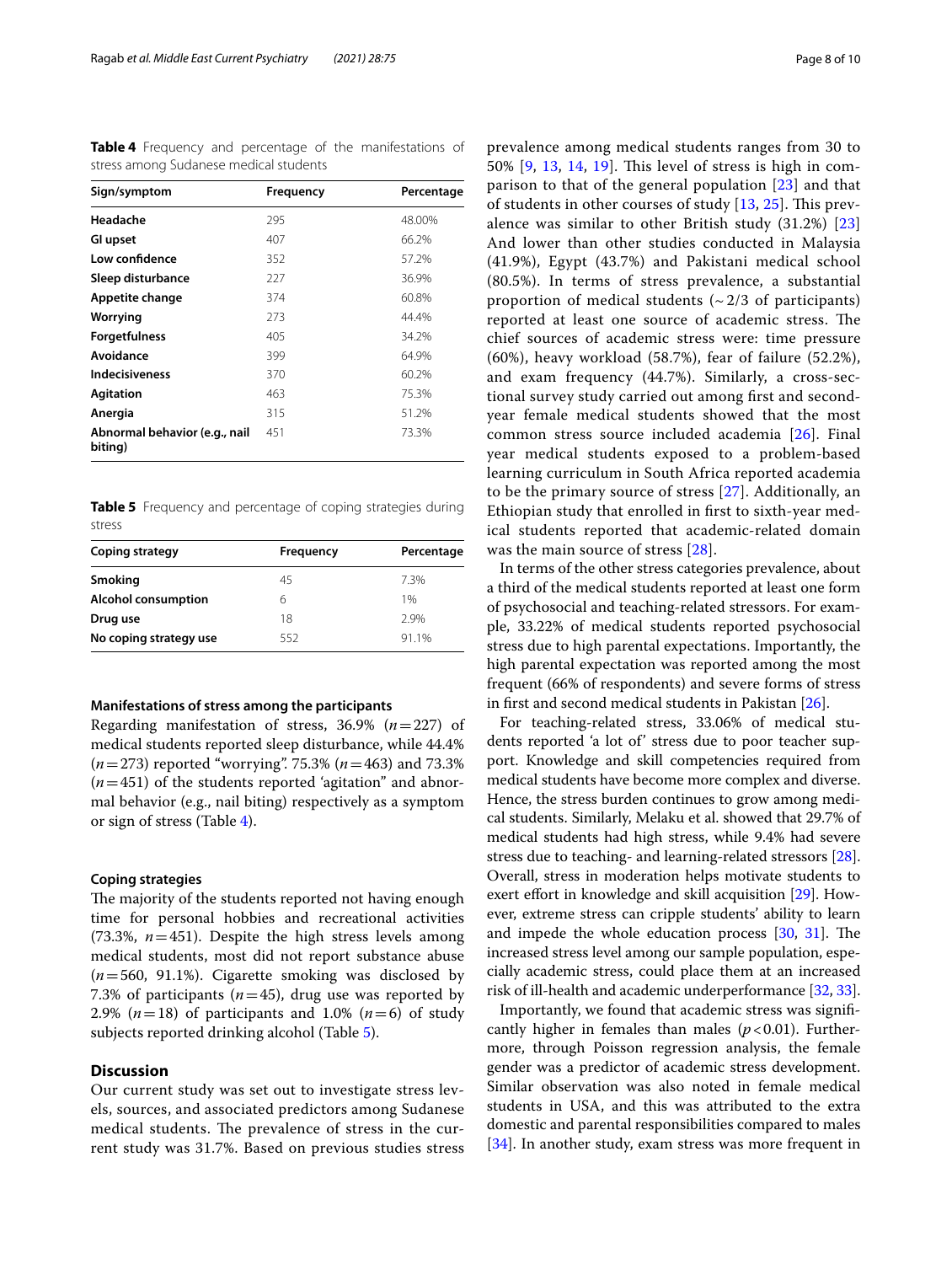female medical students that attended the two fnal years of medical school than males [[16\]](#page-9-12). Furthermore, the difference in this study may be due to the fact of female medical students are more competitive, tend to be more concerned about working hard to secure higher marks in exams, more concerned about their performance, exaggerate their sadness and tend to engage in less exercise. As women progress through life's stage, hormonal balance can afect chemical vulnerability to stress.

We also showed that academic stress was significantly higher in fourth- and ffth-year medical students compared to the frst-year medical students. Diferent studies showed that the increase in clinical loads in the fnal years in the medical schools is associated with an increase in stress levels [[34](#page-9-29), [35\]](#page-9-30). However, other studies showed that stress can decrease with an increase in the year of studying medicine  $[28]$ . The increase in levels of stress in Sudanese medical schools in fnal years can be attributed to (i) the medical schools in Sudan put a lot of emphasis in high quality of training of medical students; (ii) the diference in curriculums used in Sudan in comparison with other studies; (iii) the study design or variation diagnostic instrument used to diagnose degree of stress presentations; and (iv) medical students in Sudan are aware in graduation; they need to pass international medical examinations, and this per se may also add more pressure.

In terms of psychosocial stress, medical students who chose to study medicine were signifcantly less stressed than students who studied medicine by choice. Also, choosing medicine was a determinant of psychosocial stress. The findings were not surprising as it is expected that students that were pressured into studying medicine will experience more stress.

For teaching-related stress, second-year medical students were more signifcantly stressed than frst- and third-year students. This can be attributed to the fact that the increase in curriculum load and intensity of exposure to clinical and community work. Also, medical students who did not choose to study medicine were signifcantly more stressed due to teaching-related stressor than students that chose to study medicine. However, the choice of medicine was not a predictor for the development of teaching-related stress. The main stress manifestations among medical students were agitation (75.3%) and abnormal behavior (73.3%). Headache, GI upset, worrying, appetite change, forgetfulness, and others were reported with different percentage. Therefore, it is important to detect stresses among students earlier in order to prevent deleterious long term efects of stress on the students.

The majority of medical students did not report a specifc coping strategy (91.1%), while 7.3% mentioned smoking as a coping strategy. Comparably, 9.5% of medical students in an Ethiopian cross-sectional study indicated smoking as a coping strategy [[28\]](#page-9-23). Given that most medical students did not report a specifc coping strategy, medical schools must introduce positive intervention coping strategies to prevent or reduce the potential negative consequences of stress.

# **Limitations**

The current study has the strengths of large sample size, the inclusion of both genders, and the representation of its participating students since conducted in multiple universities. However, it has some limitations. Since a selfadministered questionnaire was utilized, we cannot rule out response bias. Also, the study's cross-sectional design did not allow us to examine the cause and efect relationship between various stress domains and factors such as gender and year of study. In addition, not all colleges have the same curriculum (traditional, problem-based, community-based, and mixed between community- and problem-based. Therefore, a prospective study can be utilized for future studies to study such a relation.

# **Conclusions**

A substantial proportion of Sudanese medical students had academic-related stress. Sources of such stress were time pressure, high workload, and exam frequency. Furthermore, female gender was a predictor for the development of academic stress. On the other hand, frst year level of study was not a predictor of academic stress development. Also, students did not study medicine by choice experienced high psychosocial stress. Therefore, it is recommended to lessen the academic workload and frequency of assessments and rely more on active teaching and learning activities. Also, the provision of counseling and academic support by the university is essential. Students should be introduced to positive stress coping strategies. Such interventions should be applied with a particular focus on female and upper (clinical) year Sudanese medical students.

#### **Acknowledgements**

We are grateful for medical students for participation on this study; we also like to express our gratitude for our colleagues in deanship and staff in the six medical schools in Sudan.

#### **Authors' contributions**

EAR, MAD, WNO, EM, and MHS conceived the idea of this study. EAR and MAD collected the data. MA, MEA, and MHA analyzed the data. EAR, MAD, MEA, and MHA wrote the first draft of the manuscript. All authors reviewed and edited the manuscript and approved the final version of this review article.

#### **Funding**

None.